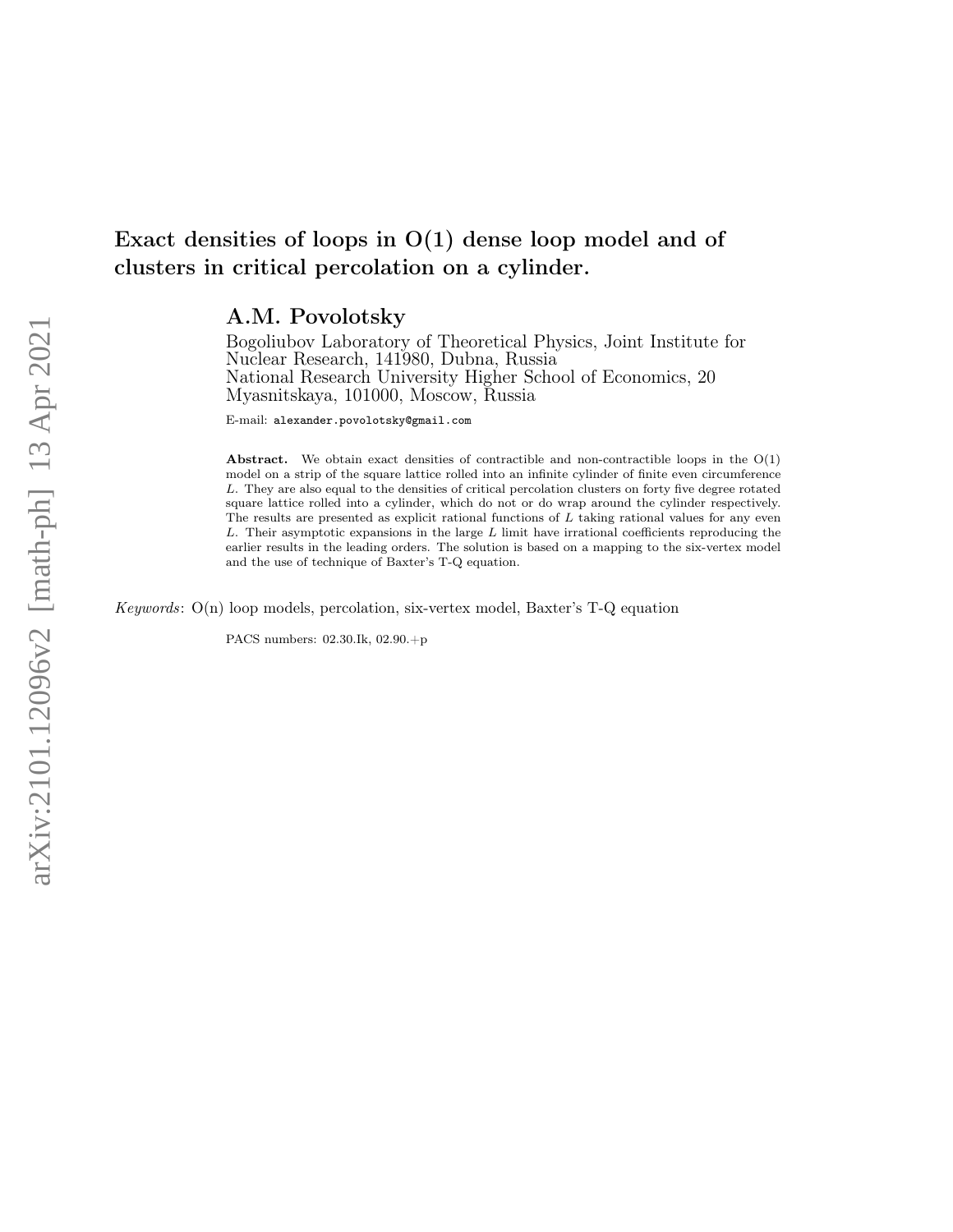## 1. Introduction

The subject of this Letter,  $O(1)$  dense loop model (DLM), is a particular case of  $O(n)$  loop models, a class of lattice models of statistical physics formulated in terms of ensembles of paths on the lattices. Having connections with many other models they sometimes provide an alternative convenient language for the analysis. An idea of representing the partition function of the Ising model as a sum over sets of weighted contours comes back to Peierls [\[1\]](#page-11-0). The summation over contours with weight  $n$  assigned to loops appeared from the polygonal representation of the partition function of weight *n* assigned to loops appeared from the polygonal representation of the partition function of the random cluster model [\[2,](#page-11-1) [3\]](#page-11-2), which, in turn, is related to the Q-state Potts model with  $\sqrt{Q} = n$ . Also, a connection of the  $O(n)$  loop model with the  $O(n)$  vector model, from which the former inherited the  $O(n)$  name, suggests that the former can be used to predict the critical behavior of the the latter [\[4\]](#page-11-3). The language of  $O(n)$  loop models turned out especially efficient within the framework of Coulomb gas and conformal field theory (CFT) [\[5,](#page-12-0) [6\]](#page-12-1), while their scaling limit fits naturally into the Schramm-Loewner evolution picture [\[7\]](#page-12-2).

Here we consider the  $O(1)$  DLM formulated as a measure on paths on the two-dimensional square lattice. A path passes through every bond exactly once, and two paths meet at every site without crossing each other, see fig. [1.](#page-1-0) All path configurations have equal weights.



<span id="page-1-0"></span>**Figure 1.** A configuration of the  $O(1)$  loop model on the lattice (thin solid lines) and the associated percolation clusters (thick solid lines) on the rotated lattice (dashed lines and black dots). The contractible and non-contractible loops are shown in blue and red respectively.

To construct configurations by local operations we place a vertex at every lattice site, in which two pairs of paths at four incident bonds are connected pairwise in one of two possible ways shown in fig. [2.](#page-1-1) Both vertices are assigned the unit weight.



<span id="page-1-1"></span>Figure 2. Two vertices of the  $O(1)$  loop models. Both vertices have unit weight.

The lattice we consider here is bounded in one spacial direction and unbounded in the other. Specifically, it is a strip of the square lattice, infinite in the direction that coincides with one of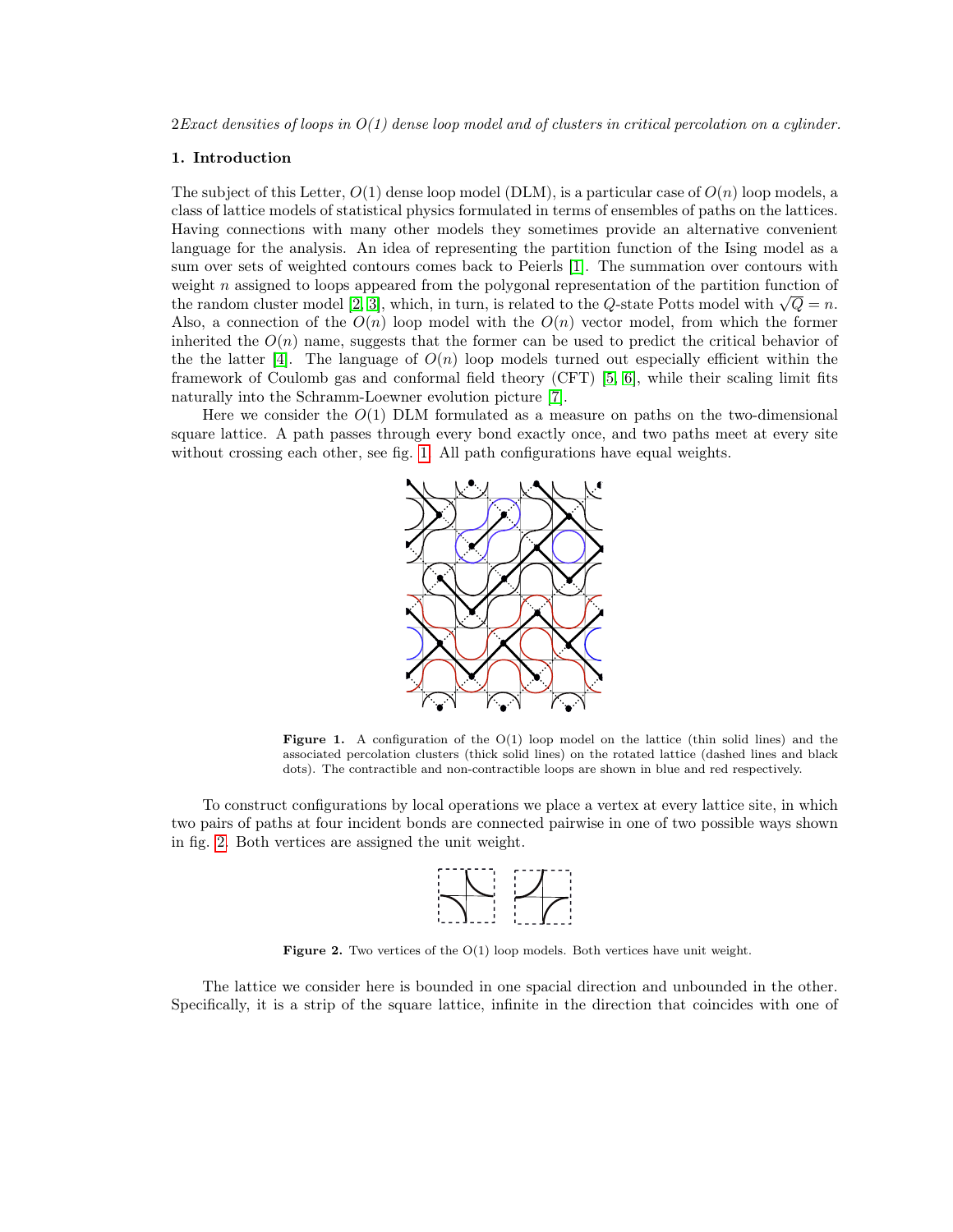

<span id="page-2-0"></span>**Figure 3.** Correspondence between the vertices of  $O(1)$  DLM and open (solid) or closed (dashed) bonds on the rotated lattice. The black dots are sites of the rotated lattice.

the lattice directions, referred to as vertical, and finite in the other (horizontal) direction with even number  $L = 2N$  of sites. Periodic boundary conditions are implied in the horizontal direction, i.e. the strip is rolled into a cylinder. Under the uniform measure on paths only finite closed loops present on such a cylinder with probability one, each loop having the weight  $n = 1$ .

This model has been intensively studied on its own and especially in view of its connection with the critical bond percolation problem, which is a particular instance of the random cluster model related to a formal  $Q \to 1$  limit of the Potts model. To go from loops to percolation we construct a new square lattice of 45 degrees rotated orientation, for which the original lattice is the so called medial graph. To this end, we put sites of the new lattice to the center of every second face of the original lattice in a staggered way, connecting them by bonds passing through the nearest sites of the original lattice as shown in fig. [1.](#page-1-0) The periodic boundary conditions for the original lattice suggest that the rotated lattice is also rolled into the cylinder. Then, we consider the bond percolation on the lattice constructed. Specifically a bond of the rotated lattice is said to be open, if it is between the loop arcs and closed if it crosses them, see fig. [3.](#page-2-0) All the four vertices have equal weights, i.e. open and closed bonds have equal probabilities  $p = 1/2$ , which is the critical point of the bond percolation on the infinite square lattice.

The studies of percolation having been continuously conducted since the late fifties of the last century culminated in plenty brilliant results, see [\[8,](#page-12-3) [9\]](#page-12-4) and references therein. In particular, the connection of percolation with  $O(1)$  DLM, in turn related to the exactly solvable six-vertex model, was found especially useful for calculating some observables and critical exponents [\[10\]](#page-12-5). In the context of this Letter we mention the calculation of the density of critical percolation clusters on the infinite plane lattice, i.e. in the  $L \to \infty$  limit of our cylinder, performed in a seminal paper [\[11\]](#page-12-6). The result was obtained in the form of an integral, of which the approximate numerical value was provided. The exact value of the integral was later presented in [\[12\]](#page-12-7) together with numerical evidences of universality of finite size corrections to this quantity occurring in confined geometries. An explicit form of the finite size corrections to the density of critical percolation clusters on the strip and on the cylinder were conjectured in [\[13\]](#page-12-8) using arguments based on the Coulomb gas technique and CFT. Specifically, the corrections come from the conformal anomaly, the value of which was found from the mapping of the  $O(1)$  DLM to the Coulomb gas [\[5\]](#page-12-0).

In the  $O(1)$  DLM language the quantity related to the density of percolation clusters is the density of loops. In fact, the latter can be considered as a combination of two quantities, which can be studied separately. Indeed, there are two types of loops on the cylinder, contractible and non-contractible, which do not and do wind around the cylinder respectively. Hence, we will be interested in the average numbers of loops of both types per site of the lattice. We will use the notations  $\nu_c(L)$  and  $\nu_{nc}(L)$  for the densities of contractible and non-contractible loops respectively.

To explain the relation of loop densities to the densities of percolation clusters, we note that every contractible loop is either circumscribed on a percolation cluster that does not wrap around the cylinder or is inscribed into a circuit inside a percolation cluster. The latter loop can also be thought as circumscribed on the dual percolation cluster on the dual rotated lattice. The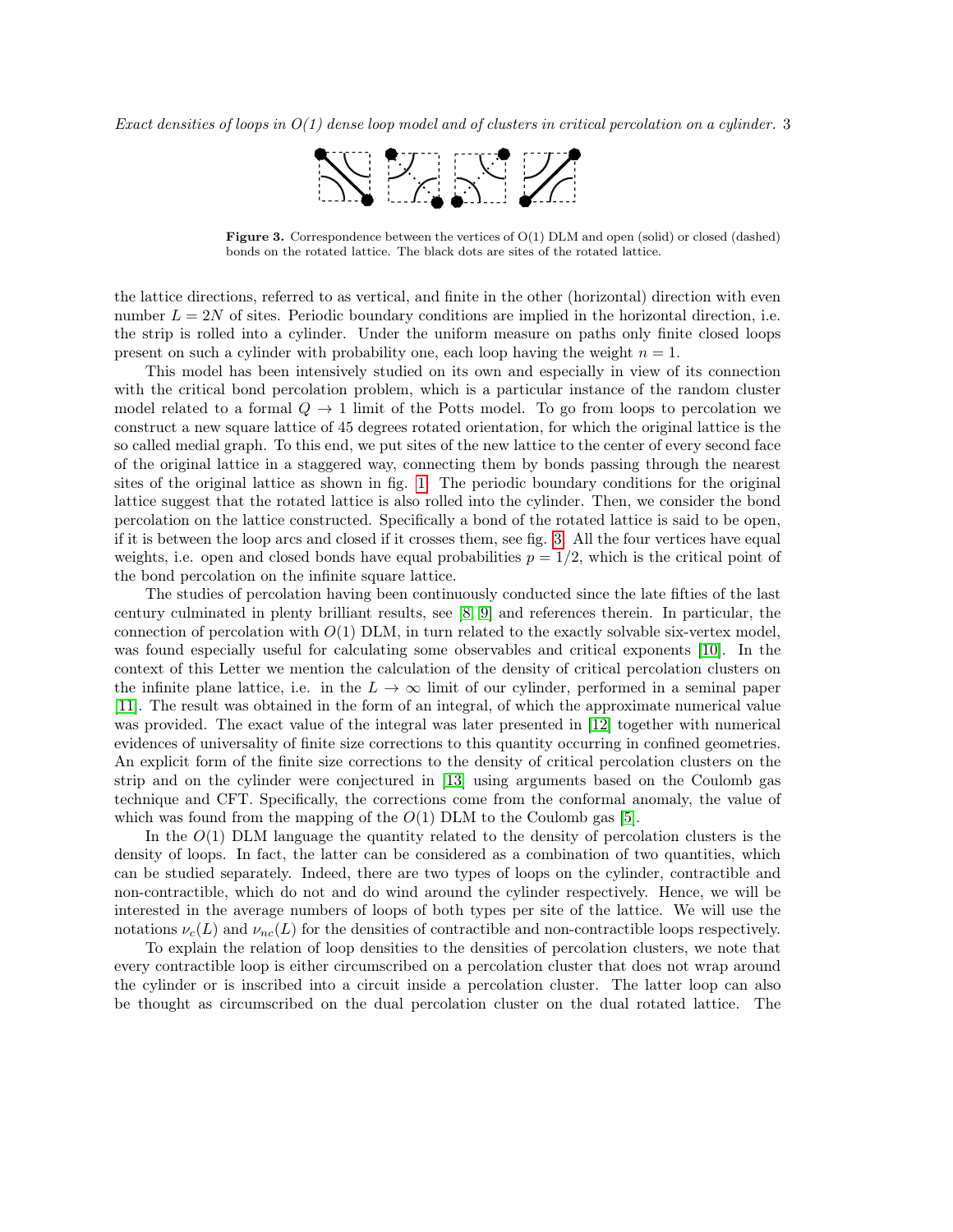critical point is self-dual. This means that the average numbers of percolation clusters and of dual percolation clusters are equal, and so are the average numbers of the circumscribed and the inscribed loops. Thus, the average number of non-contractible loops per unit length of the cylinder is twice the average number of the critical percolation clusters on the rotated lattice. Since the rotated lattice contains twice less sites per unit length of the cylinder than the original lattice, the density of percolation clusters not wrapping around the cylinder coincides with  $\nu_c(L)$ .

Also every percolation cluster that wraps around the cylinder is bounded by a pair of noncontractible loops and every non-contractible loop runs along the boundary of such a cluster. Thus, similarly to the above, we argue that  $\nu_{nc}(L)$  coincides with the average number of critical percolation clusters wrapping around the cylinder per site of the rotated lattice.

How the mean density of non-contractible loops in  $O(n)$  model on a cylinder depends on loop weights was studied in [\[14\]](#page-12-9). There, the conformal anomaly being a function of the weights of contractible and non-contractible loops was obtained from the finite size correction to the energy of the XXZ chain with twisted boundary conditions [\[15,](#page-12-10) [16,](#page-12-11) [17\]](#page-12-12) divided by a coefficient termed the sound velocity [\[18\]](#page-12-13). This allowed a determination of the finite size corrections to the loop densities.

Unfortunately the CFT related arguments applied to models in confined geometries were suitable only for obtaining at most sub-leading terms of the asymptotics of the mean cluster size, while the exact formulas still remained off the scope of this approach. The possibility of the next step opened in the beginning of 2000s. Then, a burst of interest to the  $O(1)$  DLM was ignited by an observation by Razumov and Stroganov of a nice combinatorial structure of the ground state of the XXZ chain and the six-vertex model at a specific combinatorial point [\[19\]](#page-12-14). A connection of the results of [\[19\]](#page-12-14) to the  $O(1)$  DLM was pointed at in [\[20\]](#page-12-15). A number of relations between  $O(1)$  DLM, the six vertex model, the XXZ model, the fully packed loop model and alternating sign matrices came from the studies of this subject [\[21,](#page-12-16) [22,](#page-12-17) [23\]](#page-12-18). In particular, several sum rules for the components of the ground state eigenvector of the  $O(1)$  DLM transfer matrix and its generalizations were obtained [\[24,](#page-12-19) [25,](#page-12-20) [26,](#page-12-21) [27,](#page-12-22) [28,](#page-12-23) [29,](#page-12-24) [30\]](#page-12-25). Also statistics of several observables describing connectivity of boundary points [\[31,](#page-12-26) [32,](#page-12-27) [33\]](#page-12-28) and loop embeddings [\[34\]](#page-12-29) on finite lattices were studied in lattices with different boundary conditions like cylinder, strip, e.t.c. For many of them exact formulas were either conjectured or proved. However, to our knowledge, the simplest quantities like the mentioned densities of loops aka the densities of critical percolation clusters are not yet in this list.

In this Letter we fill this gap. We obtain the exact formulas for  $\nu_c(L)$  and  $\nu_{nc}(L)$  for any even L. To this end we exploit the connection between the free energies of the  $O(n)$  DLM and the six-vertex model. The latter can be found as the largest eigenvalue of the corresponding transfermatrix, of which the derivatives with respect to the fugacities of contractible and non-contractible loops yield the mean values of interest. The eigenvalue satisfies the Baxter's T-Q equation as well as the conjugated T-P equation, which are the functional relations between the eigenvalue and two polynomials  $Q(x)$  and  $P(x)$  having zeroes on the roots of two systems of Bethe equations. Both equations were solved for  $Q(x)$  and  $P(x)$  in the so called stochastic point, corresponding to the O(1) DLM, by Fridkin, Stroganov, Zagier (FSZ) in [\[35\]](#page-12-30). Furthermore, simultaneous differentiation of the transfer-matrix eigenvalue expressed in terms of  $Q(x)$  and  $P(x)$  and of the Wronskian relation between them allows one to exclude unknown terms and to express the derivatives of the eigenvalue at the stochastic point via the derivatives of the known  $Q(x)$  and  $P(x)$  in their arguments [\[36\]](#page-12-31). The rest of the work and the main technical challenge of this Letter is a reduction of the complicated expressions obtained in terms of the hypergeometric functions evaluated at special values of the parameters and of the argument to a manageable rational form. It is performed with the use of Kummer's theorem for hypergeometric function and its contiguous generalizations. This is the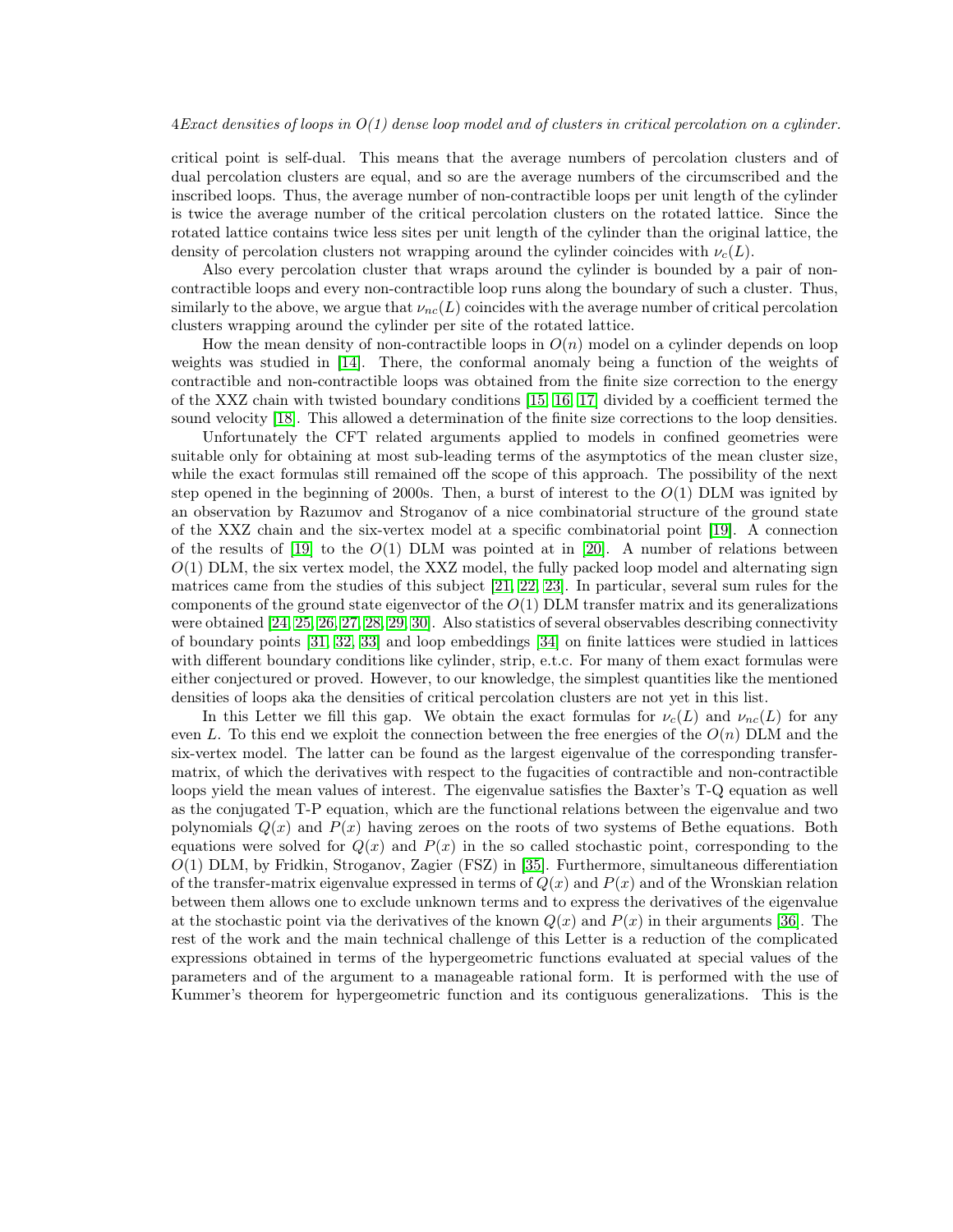program we complete in the next sections. Similar calculations were done also in [\[37\]](#page-12-32) with the eigenvalue of the XXZ chain and in [\[38\]](#page-12-33) in context of the Raise and Peel model [\[39\]](#page-12-34).

## 2. Results

In this section we present the formulas obtained and compare them with the results mentioned above. Stating the results, to avoid an alternate use of the parameters  $N$  and  $L$ , we always use the parameter N implying that  $L = 2N$ .

## 2.1. Contractible loops

The density of contractible loops is obtained in the form.

<span id="page-4-0"></span>
$$
\nu_c(2N) = \frac{3\Gamma\left(\frac{N}{2}\right)\Gamma\left(\frac{3N}{2} + \frac{1}{2}\right)}{4\Gamma\left(\frac{3N}{2}\right)\Gamma\left(\frac{N+1}{2}\right)} + \frac{\pi^2 2^{-2N} 3^{2-3N} \Gamma(3N)}{\Gamma\left(\frac{N}{2} + \frac{1}{6}\right)^2 \Gamma\left(\frac{N}{2} + \frac{5}{6}\right)^2 \Gamma(N)} - \frac{5}{2}
$$
\n
$$
= \frac{1}{8}, \frac{17}{160}, \frac{913}{8960}, \frac{3953}{39424}, \frac{14569}{146432}, \frac{3945737}{39829504}, \dots
$$
\n(1)

In the second line we show the numerical values of the quantity obtained for  $N = 1, \ldots, 6$ . One can see that the densities are rational numbers. Indeed, using the reflection formula for gamma functions the l.h.s of  $(1)$  can be recast in the form of an explicit rational function of N

$$
\nu_c(2N) = \frac{2^{-2(N+1)}3^{2-3N} (2 - (-1)^N) (3N - 1)!}{(N-1)! \left(\frac{5}{6} - \frac{N}{2}\right)_N^2} + \frac{3 \left(\frac{N+1}{2}\right)_N}{4 \left(\frac{N}{2}\right)_N} - \frac{5}{2},
$$

written in terms of the factorials and the Pochhammer symbols  $(a)_n = a(a+1)...(a+n-1)$ . Having no oscillatory factors the formula [\(1\)](#page-4-0) is more suitable for the asymptotical analysis. Using the Stirling formula we obtain an asymptotic expansion, which in the first three orders is

<span id="page-4-2"></span>
$$
\nu_c(2N) = \frac{3\sqrt{3}-5}{2} + \frac{1}{4\sqrt{3}} \left(2N\right)^{-2} - \frac{23}{48\sqrt{3}} \left(2N\right)^{-4} + O\left(N^{-6}\right). \tag{2}
$$

## 2.2. Non-contractible loops

The density of non-contractible loops we obtained is

<span id="page-4-1"></span>
$$
\nu_{nc}(2N) = \frac{2^{2(N-2)}\Gamma(N)}{N\pi^2\Gamma(3N)} \left(3^{3N}\Gamma\left(\frac{N}{2} + \frac{1}{6}\right)^2 \Gamma\left(\frac{N}{2} + \frac{5}{6}\right)^2 - \frac{12\pi^2\Gamma\left(\frac{3N}{2}\right)^2}{\Gamma\left(\frac{N}{2}\right)^2}\right) \tag{3}
$$

$$
= \frac{1}{8}, \frac{11}{320}, \frac{421}{26880}, \frac{1403}{157696}, \frac{4189}{732160}, \frac{952067}{238977024}, \dots
$$

where we again show the first six rational values. The explicitly rational expression of  $\nu_{nc}(2N)$  is

$$
\nu_{nc}(2N) = \frac{3 \times 2^{2(N-1)}(N-1)!}{N(3N-1)!} \left(3^{3N-2} \left(2 + (-1)^N\right) \left(\frac{5}{6} - \frac{N}{2}\right)_N^2 - \left(\frac{N}{2}\right)_N^2\right).
$$

The Stirling formula applied to [\(3\)](#page-4-1) to three leading orders yields

$$
\nu_{nc}(2N) = \frac{1}{\sqrt{3}}(2N)^{-2} - \frac{17}{18\sqrt{3}}(2N)^{-4} + \frac{1021}{216\sqrt{3}}(2N)^{-6} + O(N^{-8}).
$$
 (4)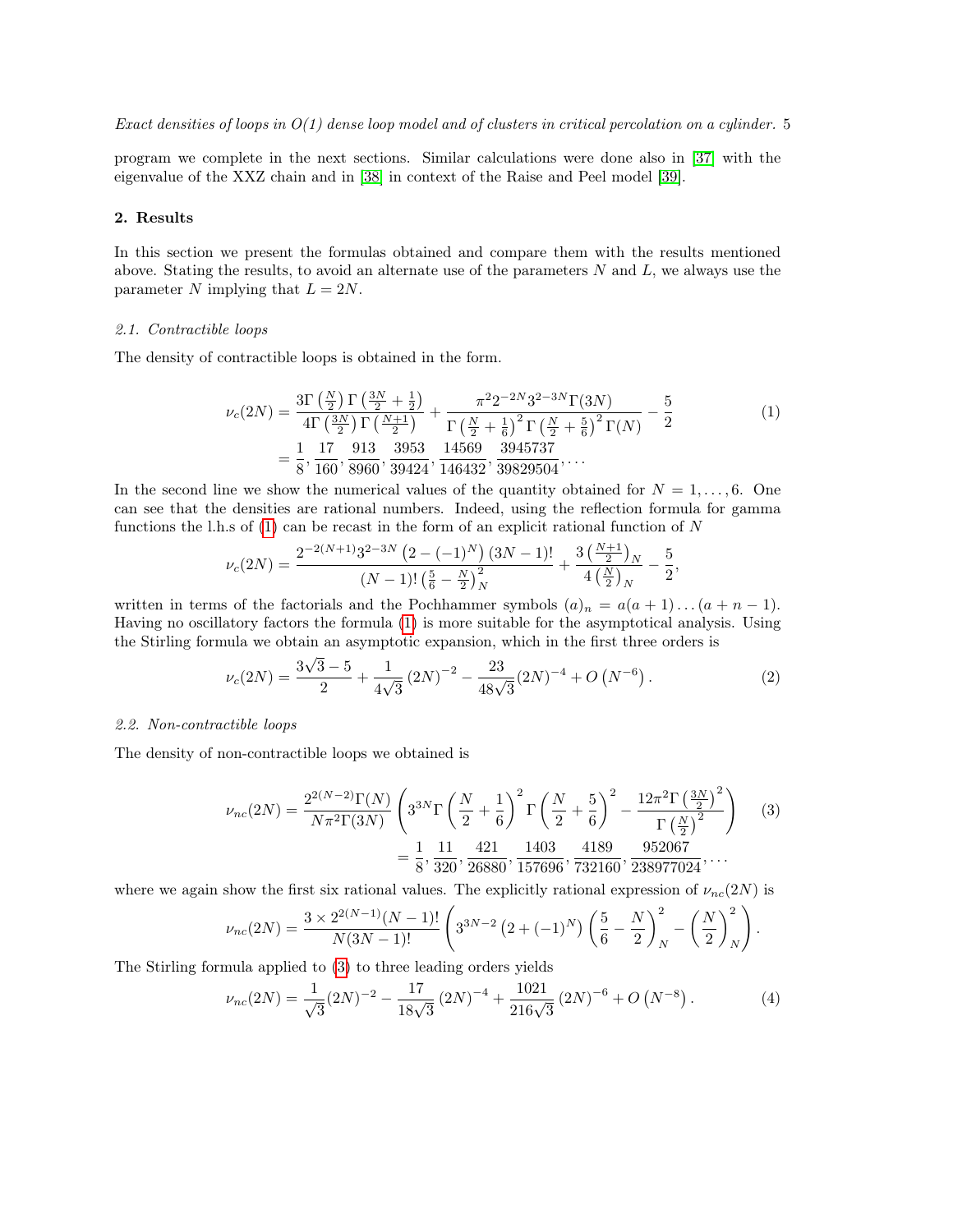#### 2.3. Comparison to earlier results

As one could expect, the leading order term in the asymptotic expansion [\(2\)](#page-4-2) coincides with the asymptotic value of the critical percolation cluster density on the infinite plane lattice obtained by Temperley and Lieb [\[11\]](#page-12-6) and promoted to the exact numerical value in [\[12\]](#page-12-7). The finite size correction to this value obtained in [\[13\]](#page-12-8) referred to all (both contractible and non-contractible) loops. It is to be compared to the sum of the sub-leading term in [\(2\)](#page-4-2) and the leading term in [\(3\)](#page-4-1). Our result differs by the factor of 2 from that in [\[13\]](#page-12-8). This difference stems from the distinction of the length scales between the original and the rotated lattice. Specifically, the result in [\[13\]](#page-12-8) followed from the CFT prediction [\[40,](#page-12-35) [41\]](#page-12-36) for the form of universal finite size correction to the specific free energy on the cylinder of circumference L

$$
f_L = f_{\infty} - \frac{\pi c}{6} L^{-2},
$$

where, when applied to the lattice, the length is supposed to be measured in the lattice spacings. where, when applied to the lattice, the length is supposed to be measured in the lattice spacings.<br>As in our case the lattice spacing of the rotated lattice is  $\sqrt{2}$ , the length L should be replaced by  $\sqrt{2N}$ , which explains the discrepancy.

The conformal anomaly term used in [\[14\]](#page-12-9) to evaluate the density of non-contractible loops in  $O(n)$  DLM referred to the original lattice. Indeed, the leading term in [\(3\)](#page-4-1) exactly coincides with the value that follows from the formula in [\[14\]](#page-12-9) with parameters corresponding to unit fugacities of both contractible and non-contractible loops. The sub-leading term of [\(2\)](#page-4-2) can also be obtained from [\[14\]](#page-12-9) by differentiation of the anomaly term with respect to the fugacity of contractible loops.

## 3. From loops to the six-vertex model

The solution is based on the relation between the  $O(1)$  DLM and the asymmetric six-vertex model via the directed loop model introduced as follows [\[3\]](#page-11-2). We give an orientation to every loop, which now can be either clockwise of anti-clockwise. To this end, we put an arrow in one of two possible directions to each arc within the vertices in fig. [2.](#page-1-1) Thus we obtain eight vertices of the directed loop model. To obtain six vertices of the six-vertex model out of them we put arrows on the bonds incident to every site in directions consistent with the directions of the arcs, as shown in fig. [4,](#page-5-0) ignoring the arc connectivities. Then, two vertices of the six-vertex model will be the sums of pairs of vertices of the directed loop model and the other four will be one-to-one. To be short, a summation over the loop orientations within the directed loop model leads us to the undirected DLM, while the summation over the arc connectivities, with information about the arrow directions kept, yields the six-vertex model.



<span id="page-5-0"></span>Figure 4. Correspondence between the six-vertex model and the directed loop model.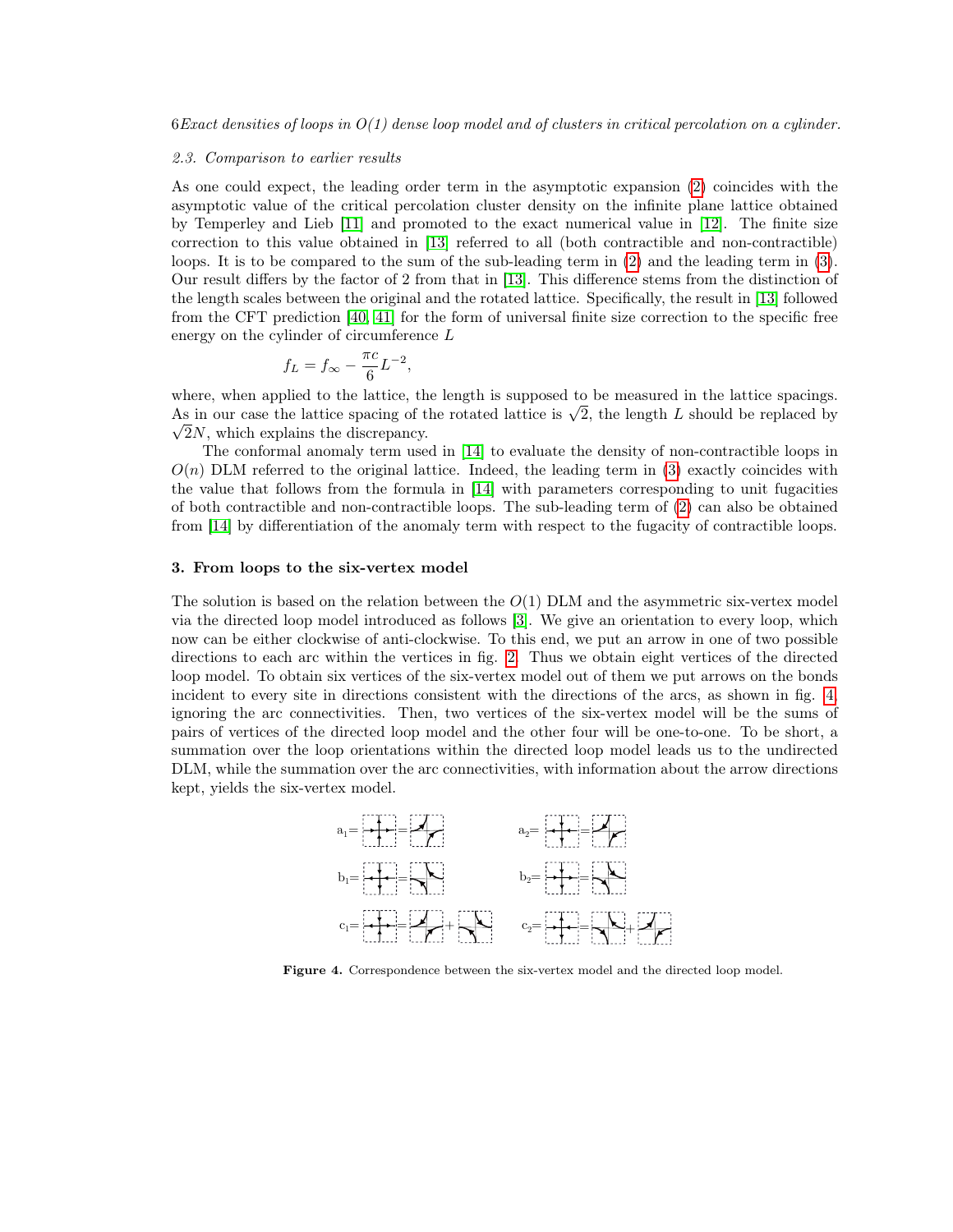We assign the following vertex weights using the prescription of [\[42\]](#page-12-37).

$$
a_1 = ze^{i\frac{\varphi}{L}}, \quad a_2 = ze^{-i\frac{\varphi}{L}},
$$
  
\n
$$
b_1 = e^{-i\frac{\varphi}{L}}, \quad b_2 = e^{i\frac{\varphi}{L}},
$$
  
\n
$$
c_1 = zq^{1/2} + q^{-1/2}, \quad c_2 = q^{1/2} + zq^{-1/2}.
$$

Here z is an auxiliary spectral parameter that will be set equal to one in the end. At  $z = 1$ , the weight choice ensures that the contractible and non-contractible loops come with weights

$$
w = 2q = q + q-1 \text{ and } v = 2\cos\varphi,
$$

respectively. In particular we obtain the unit weights,  $w = v = 1$ , in the so called stochastic point

<span id="page-6-4"></span>
$$
q = e^{\frac{i\pi}{3}}, \quad \varphi = \pi/3,\tag{5}
$$

while the quantities of interest are given by derivatives

<span id="page-6-5"></span>
$$
\nu_c = w \frac{d}{dw} \bigg|_{w=1} f_L(w, 1), \quad \nu_{nc} = v \frac{d}{dv} \bigg|_{v=1} f_L(1, v) \tag{6}
$$

of the specific free energy  $f_L(w, v)$ . The latter is equal to the logarithm of the largest eigenvalue  $\Lambda(z)$ of corresponding row-to-row transfer-matrix normalized to the number of sites  $L$  in a horizontal row

$$
f_L(w, v) = L^{-1} \ln \Lambda_{\text{max}}(1).
$$

For the solution of the six vertex model we refer the reader to [\[43,](#page-12-38) [44,](#page-12-39) [10\]](#page-12-5). To summarize, the transfer matrix describing the transition between two subsequent horizontal rows of vertical bonds can be written in a basis of configurations with fixed positions of up-arrows. Since the action of the transfer matrix preserves the number of up- and down-arrows, the eigenspace is a direct sum of invariant subspaces indexed by the number  $M$  of up arrows in a horizontal row, which can take any integer value within the range  $0 \leq M \leq L$ . For M fixed, we use the Bethe ansatz to diagonalize the transfer matrix and obtain the eigenvalues in the form

<span id="page-6-2"></span>
$$
\Lambda(z) = z^L e^{i\varphi} \prod_{i=1}^M \frac{1 + (z + 2_q) z_i e^{-\frac{2i\varphi}{L}}}{z - z_i e^{-\frac{2i\varphi}{L}}} + e^{-i\varphi} \prod_{i=1}^M \frac{2_q z + 1 + z_i z e^{-\frac{2i\varphi}{L}}}{z_i e^{-\frac{2i\varphi}{L}} - z},\tag{7}
$$

evaluated at numbers  $z_1, \ldots, z_M$  being the roots of the Bethe ansatz equations (BAE)

<span id="page-6-1"></span>
$$
z_j^L = (-1)^{M-1} \prod_{l=1}^M \frac{1 + e^{-\frac{2i\varphi}{L}} 2_q z_j + e^{-\frac{4i\varphi}{L}} z_l z_j}{1 + e^{-\frac{2i\varphi}{L}} 2_q z_l + e^{-\frac{4i\varphi}{L}} z_l z_j}, \quad i = 1, \dots, M.
$$
 (8)

For further convenience we make a variable change

$$
z = \frac{u - q}{1 - qu}, \quad z_i = e^{\frac{2i\varphi}{L}} \frac{u_i - q}{1 - qu_i},
$$

to arrive at the following form of the eigenvalue

<span id="page-6-0"></span>
$$
\Lambda\left(\frac{u-q}{1-uq}\right) = \left(\frac{u-q}{1-uq}\right)^L \frac{e^{i\varphi}}{(-q)^M} \prod_{i=1}^M \frac{uq^2 - u_i}{u - u_i} + \frac{(-q)^M}{e^{i\varphi}} \prod_{i=1}^M \frac{uq^{-2} - u_i}{u - u_i} \tag{9}
$$

and the system of BAE for the parameters  $u_1, \ldots, u_M$  to be substituted to [\(9\)](#page-6-0)

<span id="page-6-3"></span>
$$
e^{2i\varphi} \left(\frac{u_i - q}{1 - qu_i}\right)^L = (-1)^{M-1} \prod_{j=1}^M \frac{q^2 u_j - u_i}{q^2 u_i - u_j}, \quad i = 1, \dots, M. \tag{10}
$$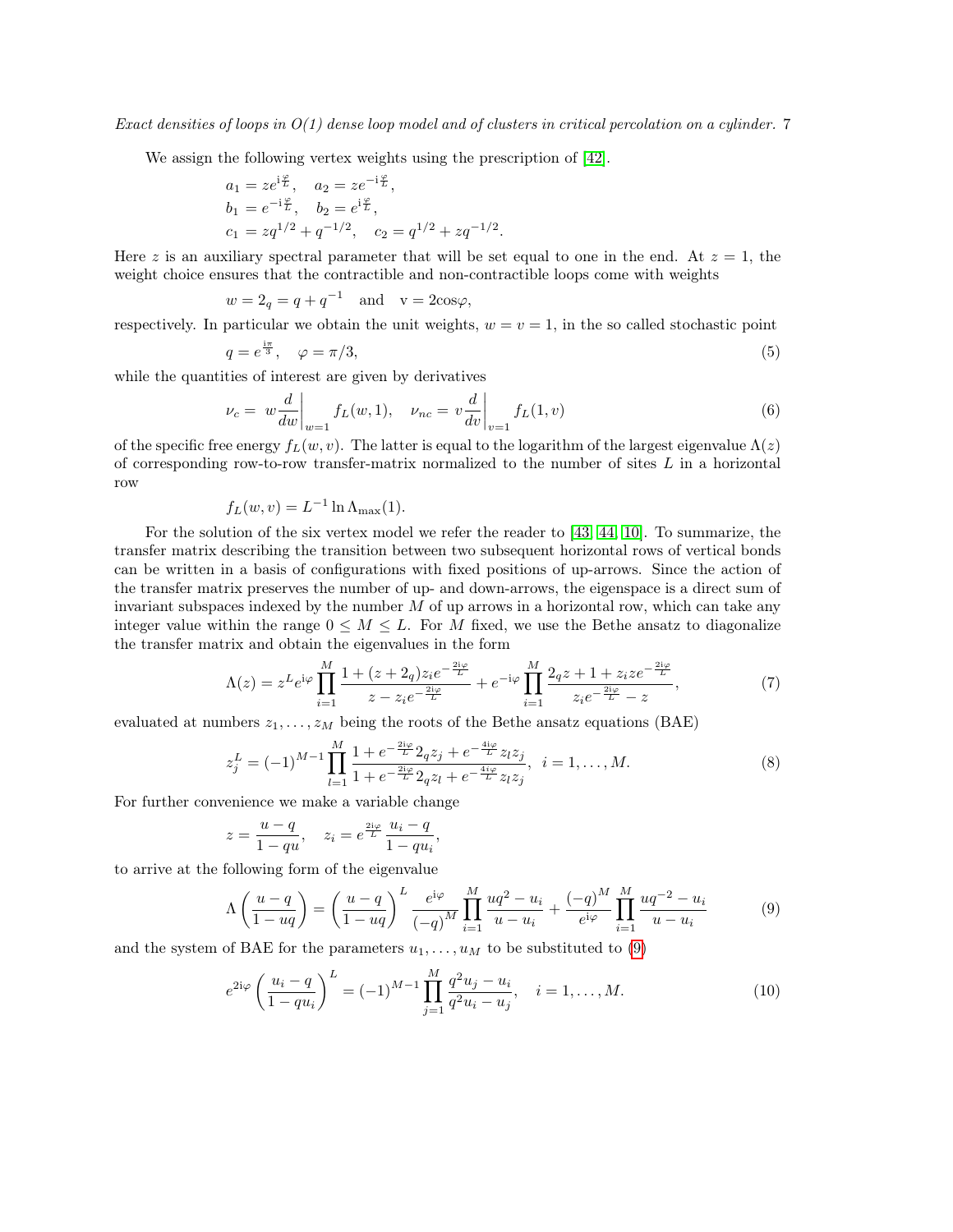Every solution of this system yields a particular eigenvalue. A straightforward approach would be to find the solution of [\(8\)](#page-6-1) corresponding to the largest eigenvalue, to substitute it into [\(7\)](#page-6-2), and to differentiate. Of course, finding a solution of nonlinear algebraic system explicitly is not a manageable problem. One, however, can get around this problem by writing an equation directly for the eigenvalue. The necessary technique is based on the T-Q equation and its FSZ solution in the stochastic point.

## 4. T-Q equation and FSZ solution

Alternatively, the eigenvalue problem can be rewritten as a single functional relation for the polynomial

$$
Q(u) = \prod_{i=1}^{M} (u - u_i),
$$

with the roots being a particular solution of [\(7\)](#page-6-2). To this end we note that the eigenvalue (7) must be polynomial in  $z$  of degree at most  $L$ . Hence the quantity

$$
T(u) = \Lambda \left(\frac{u-q}{1-uq}\right) (1-uq)^L (-q)^{M-L}
$$

is polynomial in u of at most the same degree. In terms of  $T(u)$  the formula [\(9\)](#page-6-0) takes the form

<span id="page-7-0"></span>
$$
T(u)Q(u) = e^{i\varphi} \phi (uq^{-1}) Q(uq^2) + e^{-i\varphi} \phi (uq) Q(uq^{-2}) (-q)^{2M-L},
$$
\n(11)

where we introduced

$$
\phi(u) = (1 - u)^L \tag{12}
$$

and multiplied both sides of [\(9\)](#page-6-0) by the denominator of its r.h.s. A condition of polynomiality of  $T(x)$  suggesting that the r.h.s. of [\(11\)](#page-7-0) is divisible by  $Q(u)$ , i.e. the Bethe roots are zeroes of r.h.s. of [\(11\)](#page-7-0), is equivalent to the system [\(10\)](#page-6-3) of BAE. The idea, however, is to attack the problem by solving the functional relation [\(11\)](#page-7-0) for two unknown polynomials  $T(u)$  and  $Q(u)$ .

Before going to the solution we introduce a conjugated problem for  $T(u)$  and another polynomial  $P(u)$  of degree  $(L - M)$ . This problem arises if we solve the eigenproblem for the transfer-matrix in a different basis keeping track for positions of the down- instead of the uparrows. This is equivalent to solving the original six-vertex model with the weights  $a_1, b_1, c_1$  and  $a_2, b_2, c_2$  exchanged respectively, which in practice is realized by the change  $\varphi \leftrightarrow -\varphi$ . Since we did nothing but the change of the basis, the solution of the problem with  $(L-M)$  down-arrows should produce the same eigenvalues  $\Lambda(z)$ . Thus, for  $T(u)$  we obtain

<span id="page-7-1"></span>
$$
T(u)P(u) = (-q)^{2M-L}e^{-i\varphi} \phi\left(uq^{-1}\right)P(uq^2) + e^{i\varphi} \phi\left(uq\right)P(uq^{-2}).
$$
\n(13)

Multiplying eqs. [\(11\)](#page-7-0) and [\(13\)](#page-7-1) by  $P(u)$  and  $Q(u)$  respectively, subtracting one from the other and analyzing the structure of zeroes of the terms of equation obtained, we arrive at the quantum Wronskian relation between  $Q(u)$  and  $P(u)$ .

<span id="page-7-2"></span>
$$
\phi(u) = \frac{e^{i\varphi}Q-qu)P(q^{-1}u) - e^{-i\varphi}Q(q^{-1}u)P-qu)(-q)^{2M-L}}{e^{i\varphi}(-q)^{2M-L} - e^{-i\varphi}}\tag{14}
$$

Substituting this into either of [\(11\)](#page-7-0) or [\(13\)](#page-7-1) we also obtain

<span id="page-7-3"></span>
$$
T(u) = \frac{e^{2i\varphi}Q(q^2u)P(q^{-2}u) - e^{-2i\varphi}Q(q^{-2}u)P(q^2u)(-q)^{2M-L}}{e^{i\varphi}(-q)^{2M-L} - e^{-i\varphi}}.
$$
\n(15)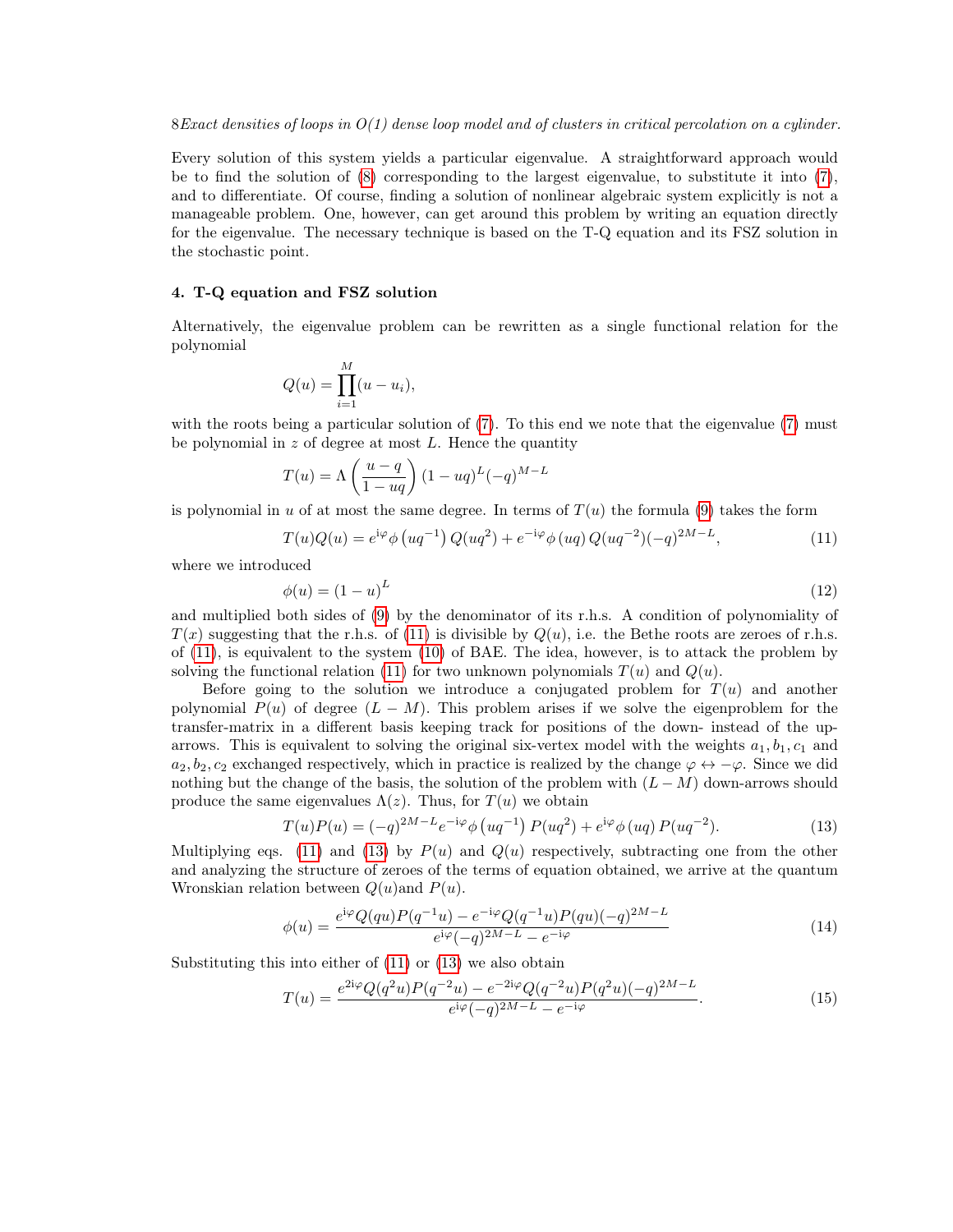These two equations are the key formulas for our solution.

Now, we are in a position to proceed with the solution for the largest eigenvalue. This solution corresponds to the choice

$$
M = N = L/2.\tag{16}
$$

Thus, the factor  $(-q)^{2M-L}$  disappears from the equations [\(14,](#page-7-2)[15\)](#page-7-3), which then take exactly the form studied in [\[38\]](#page-12-33). In this case, the solutions of T-Q and T-P equations for the XXZ chain with anisotropy parameter  $\Delta = -1/2$  and twisted boundary conditions corresponding to the stochastic point [\(5\)](#page-6-4) were found in [\[36\]](#page-12-31). Here we keep to the notations of [\[38\]](#page-12-33) and refer the reader to the formulas in that paper. The solution for  $T(x)$  has the form

$$
T(x) = (1+x)^{2N} \tag{17}
$$

that in particular suggests  $\Lambda(1) = 2^{2N}$ , which is simply the number of possible arrangements of vertices from fig. [2](#page-1-1) within one horizontal row. The polynomials  $Q(x)$  and  $P(x)$  are looked for in the form

<span id="page-8-1"></span>
$$
Q(x) = f_Q(x)(1+x)^{-2N}, P(x) = f_P(x)(1+x)^{-2N},
$$
\n(18)

where in our case it is convenient to represent the functions  $f_Q(x)$  and  $f_P(x)$  in terms of Gauss hypergeometric function (see [\[38\]](#page-12-33))

<span id="page-8-3"></span>
$$
f_Q(x) = \frac{\Gamma(2/3)}{\Gamma(2/3 - N)} \left( \frac{\Gamma(2/3)}{\Gamma(2/3 + N)} 2F_1(1/3 - N, -N, 1/3; -x^3) + \frac{x^2 N \Gamma(-2/3)}{\Gamma(1/3 + N)} 2F_1(2/3 - N, 1 - N, 5/3; -x^3) \right),
$$
\n
$$
f_P(x) = \frac{\Gamma(2/3 + N)}{\Gamma(2/3)} \left( \frac{\Gamma(2/3 - N)}{\Gamma(2/3)} 2F_1(2/3 - N, -N, 2/3; -x^3) \right) \tag{20}
$$

<span id="page-8-2"></span>+ 
$$
\frac{xN\Gamma(1/3-N)}{\Gamma(4/3)} {}_{2}F_{1}(1/3-N,1-N,4/3;-x^{3})
$$

## 5. Calculating derivatives.

The final step is to calculate the derivatives  $(6)$  of the free energy with respect to fugacities w and v at  $v = w = 1$ . This corresponds to differentiation of the eigenvalue with respect to q and  $\varphi$  at the stochastic point. Thus, in terms of  $T(u)$  we have

<span id="page-8-0"></span>
$$
\nu_c = \frac{1}{2} + \frac{(1 - q^{-2})^{-1}}{2N} \frac{d \ln T(1)}{dq}, \quad \nu_{nc} = -\frac{1}{2\sqrt{3}N} \frac{d \ln T(1)}{d\varphi},\tag{21}
$$

where the coefficients of the derivatives come from the change of variables v and w in [\(6\)](#page-6-5) to q and  $\varphi$  respectively.

To differentiate  $T(1)$  in q we use its expression given by r.h.s. of [\(15\)](#page-7-3). The result

$$
\frac{d\ln T(1)}{dq} = 2^{-2N} \left(2A + B\right),\,
$$

consists of two parts. One is from the explicit dependence of r.h.s. of  $(15)$  on q. The other is from an implicit dependence of  $Q(x)$  and  $P(x)$  on q via the q-dependence of Bethe roots. The first one is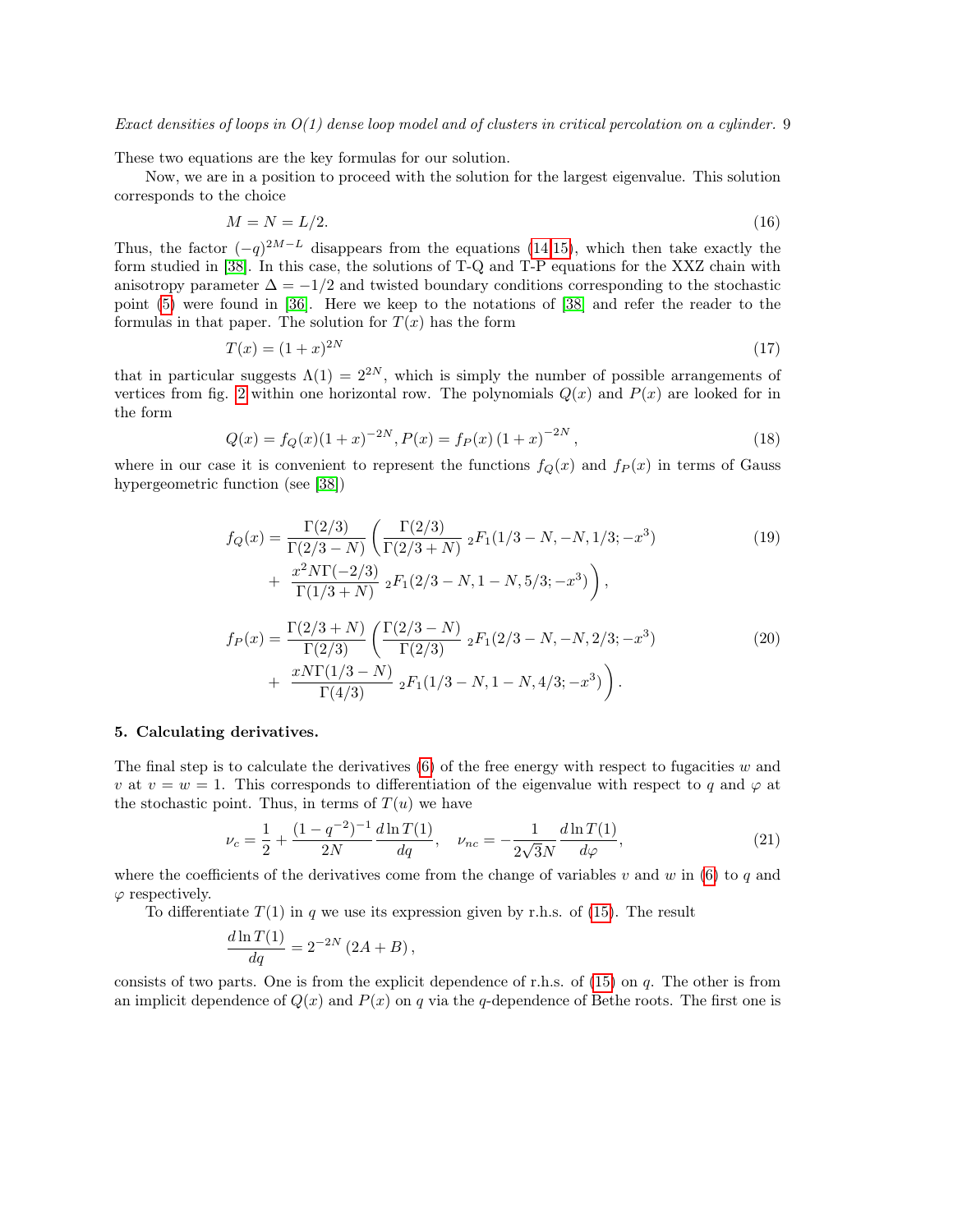encapsulated in the letter A. It contains the derivatives with respect to q applied to the arguments of  $Q(q^{\pm 2}u)$  and  $P(q^{\pm 2}u)$ . The coefficient 2 of A comes from the exponent of  $q^{\pm 2}$ . The quantity A can explicitly be calculated to

<span id="page-9-1"></span>
$$
A = \frac{qQ'\left(q^{-2}\right)P\left(q^{2}\right) - Q'\left(q^{2}\right)P\left(q^{-2}\right) - q^{-1}Q\left(q^{2}\right)P'\left(q^{-2}\right) - q^{-1}Q\left(q^{-2}\right)P'\left(q^{2}\right)}{q - q^{-1}}
$$
\n
$$
= \frac{1}{i\sqrt{3}} \Big\{ qf'_{Q}(q^{-2})f_{P}(q^{2}) - f'_{Q}(q^{2})f_{P}(q^{-2}) - q^{-1}f_{Q}(q^{2})f'_{P}(q^{-2}) - q^{-1}f_{Q}(q^{-2})f'_{P}(q^{2}) \Big\} \tag{22}
$$
\n
$$
- 2N \Big\{ (f_{Q}(q^{-2})f_{P}(q^{2}) - \frac{1 + q^{-1}}{i\sqrt{3}}f_{Q}(q^{2})f_{P}(q^{-2})) \Big\}
$$

Here and below we assume that  $e^{i\varphi} = q = e^{i\pi/3}$  and, hence,  $q + q^{-1} = 1$ ,  $q - q^{-1} = i\sqrt{3}$  and  $q^3 = q^{-3} = -1, q^2 = q^{-4} = -q^{-1} = -q^5$ , e.t.c. In particular, after differentiating we replace  $e^{\pm i\varphi}$ by  $q^{\pm 1}$  respectively. The second part, expressed via the letter B, is unknown. However, B can be found from yet another derivative of eq. [\(14\)](#page-7-2)

$$
\left. \frac{d\phi(u)}{dq} \right|_{u=q^3} = -A + B = 0,
$$

which apparently vanishes on one hand and includes  $A$  and  $B$  on the other. Note that we first differentiate and then substitute  $u = q^3 = -1$ . As a result we obtain

<span id="page-9-4"></span>
$$
\frac{d\ln T(1)}{dq} = 3 \times 2^{-2N} A.
$$
\n
$$
(23)
$$

Similarly for the derivatives in  $\varphi$  we have

$$
\frac{d \ln T(1)}{d \varphi} = \frac{1}{\sqrt{3}} \left( -1 + \frac{2C + D}{2^{2N}} \right), \quad \frac{d \phi(u)}{d \varphi}\Big|_{u=q^3} = \frac{1}{\sqrt{3}} \left( D - C - 2^{2N} \right) = 0,
$$

with

<span id="page-9-2"></span>
$$
C = q^2 Q (q^2) P (q^{-2}) + q^{-2} Q (q^{-2}) P (q^2)
$$
  
=  $q^2 f_Q(q^2) f_P(q^{-2}) + q^{-2} f_Q(q^{-2}) f_P(q^2)$ , (24)

coming from the explicit dependence on  $\varphi$  of the numerators of  $T(u)$  and  $\varphi(u)$  and D being the unknown part. There are also constants not included neither in  $C$  nor in  $D$ , which came from differentiating the denominators. Then we obtain

<span id="page-9-0"></span>
$$
\frac{d\ln T(1)}{d\varphi} = \frac{\sqrt{3}C}{2^{2N}},\tag{25}
$$

which agrees with formula obtained previously in [\[36\]](#page-12-31) in context of XXZ chain with imaginary magnetic field.

In fact, eqs. [\(21-](#page-8-0)[25\)](#page-9-0) together with formulas [\(18-](#page-8-1)[20\)](#page-8-2) already provide explicit answers. However, they are not yet of satisfactory form being sums of hardly computable terms. For example, consider the four quantities  $f_Q(q^{\pm 2})$ ,  $f_P(q^{\pm 2})$  to be substituted to [\(22,](#page-9-1)[24\)](#page-9-2). Obtained from [\(19,](#page-8-3)[20\)](#page-8-2) by setting  $x = q^{\pm 2}$  each of them consists of two terms containing the hypergeometric function  ${}_2F_1(a, b, c; t)$ with some parameters  $a, b, c$ , evaluated at  $t = -x^3 = -1$ . Likewise, by direct differentiation of [\(19,](#page-8-3)[20\)](#page-8-2) with the use of formula

<span id="page-9-3"></span>
$$
\partial_2 F_1(a, b, c; t) / \partial t = abc^{-1} {}_2F_1(a+1, b+1, c+1; t)
$$
\n(26)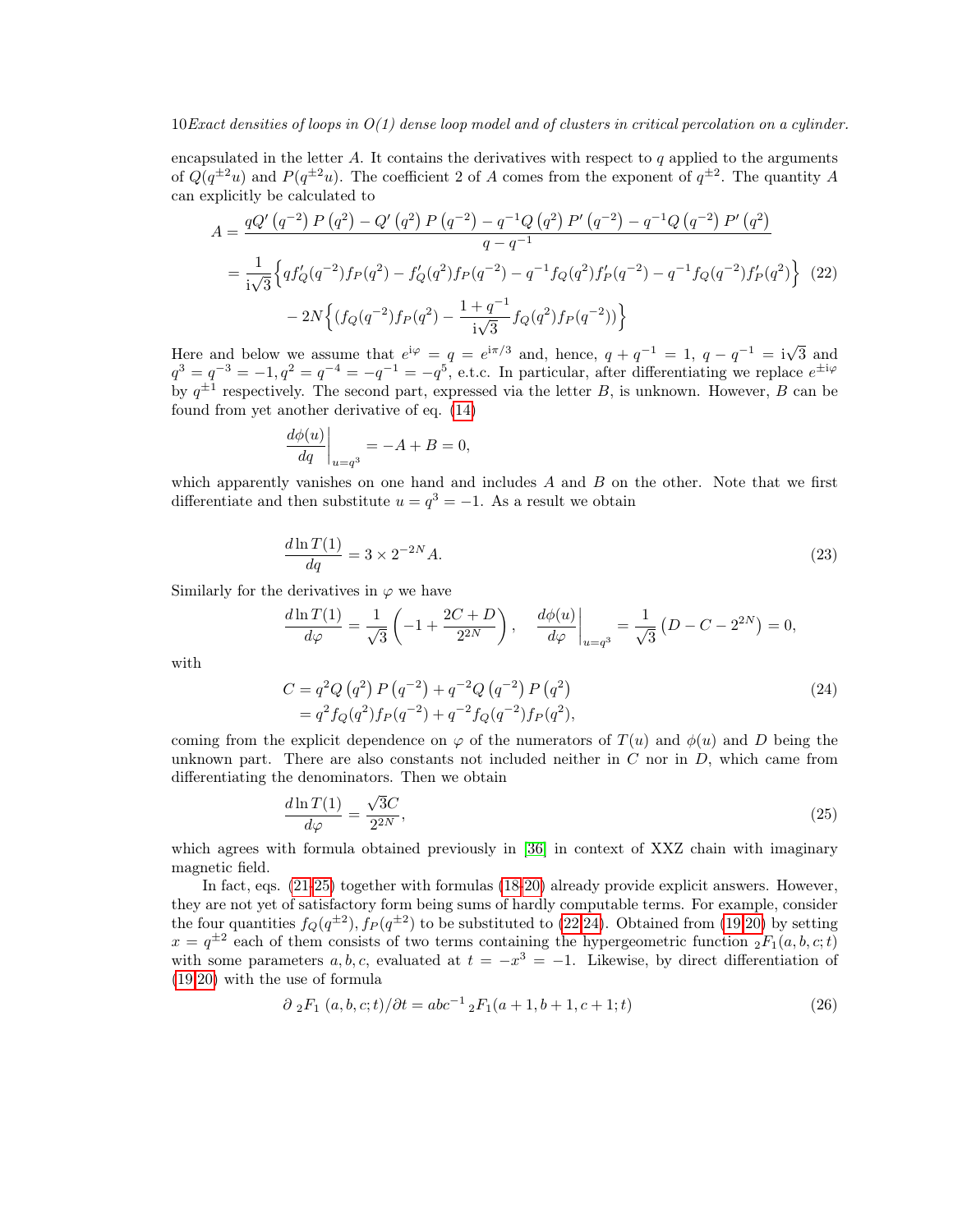the derivatives  $f'_{Q}(q^{\pm 2})$  and  $f'_{P}(q^{\pm 2})$  necessary for [\(22\)](#page-9-1) can be calculated to similar three term expressions. The formulas obtained in this way are not very informative. In particular, they are not suitable for the asymptotic analysis. Our next goal is to transform them to a more tractable form.

To this end, we need to evaluate the hypergeometric functions  ${}_2F_1(a, b, c; -1)$  that appear in  $f_Q(q^{\pm 2}), f_P(q^{\pm 2})$  and in  $f'_Q(q^{\pm 2}), f'_P(q^{\pm 2})$ . The well known Kummer's theorem [\[45\]](#page-12-40) gives such an evaluation resulting in a ratio of gamma functions, provided that the relation  $c = 1 + a - b$  between the parameters holds. One can see that the parameters of hypergeometric functions in [\(19,](#page-8-3)[20\)](#page-8-2) satisfy relations  $1 + a - b - c = \pm 1$  shifted by  $\pm 1$ . In addition, according to [\(26\)](#page-9-3), the derivatives  $f'_{Q}(q^{\pm 2}), f'_{P}(q^{\pm 2})$  in [\(22\)](#page-9-1) will contain the hypergeometric functions with the argument  $t = -1$  and parameters satisfying the original Kummer's relation as well as the relations  $1 + a - b - c = \pm 2$ shifted by  $\pm 2$ . Luckily, contiguous generalizations of the Kummer's theorem proved in [\[46\]](#page-12-41) are applicable to these cases. They express the hypergeometric functions at  $t = -1$  with parameters satisfying shifted relations as sums of ratios of gamma functions as follows

$$
{}_2F_1(a,b,1+a-b+n;-1) = \frac{\Gamma(1+a-b+n)\Gamma(1-b)}{2\Gamma(a)\Gamma(1-b+n)} \sum_{k=0}^n (-1)^k \binom{n}{k} \frac{\Gamma(\frac{a}{2} + \frac{k}{2})}{\Gamma(\frac{a}{2} + \frac{k}{2} - b + 1)},
$$
(27)

$$
{}_2F_1(a,b,1+a-b-n;-1) = \frac{\Gamma(1+a-b-n)\Gamma(1-b-n)}{2\Gamma(a)\Gamma(1-b-n)} \sum_{k=0}^n \binom{n}{k} \frac{\Gamma(\frac{a}{2} + \frac{k}{2})}{\Gamma(\frac{a}{2} + \frac{k}{2} - b + 1 - n)},
$$
(28)

where  $n \in \mathbb{N}_0$ . For example, applying this to [\(19,](#page-8-3)[20\)](#page-8-2) we obtain

<span id="page-10-0"></span>
$$
f_Q(q^{\pm 2}) = \frac{\pi}{\sqrt{3}} \frac{\Gamma\left(\frac{2}{3}\right)}{\Gamma\left(\frac{2}{3} - N\right)} \left[ \frac{1}{\Gamma\left(\frac{1}{3} + N\right)\Gamma\left(\frac{1}{3} - N\right)} \left( \frac{\Gamma\left(\frac{1}{6} - \frac{N}{2}\right)}{\Gamma\left(\frac{1}{6} + \frac{N}{2}\right)} + \frac{\Gamma\left(\frac{2}{3} - \frac{N}{2}\right)}{\Gamma\left(\frac{2}{3} + \frac{N}{2}\right)} \right) \right]
$$

$$
- \frac{q^{\mp 2}}{\Gamma\left(\frac{1}{3} + N\right)\Gamma\left(\frac{2}{3} - N\right)} \left( \frac{\Gamma\left(\frac{1}{3} - \frac{N}{2}\right)}{\Gamma\left(\frac{1}{3} + \frac{N}{2}\right)} + \frac{\Gamma\left(\frac{5}{6} - \frac{N}{2}\right)}{\Gamma\left(\frac{5}{6} + \frac{N}{2}\right)} \right)
$$

$$
f_P(q^{\pm 2}) = \frac{\Gamma\left(\frac{2}{3} + N\right)}{2\Gamma\left(\frac{2}{3}\right)} \left[ \left( \frac{\Gamma\left(\frac{1}{3} - \frac{N}{2}\right)}{\Gamma\left(\frac{1}{3} + \frac{N}{2}\right)} + \frac{\Gamma\left(\frac{5}{6} - \frac{N}{2}\right)}{\Gamma\left(\frac{5}{6} + \frac{N}{2}\right)} \right) + q^{\pm 2} \left( \frac{\Gamma\left(\frac{1}{6} - \frac{N}{2}\right)}{\Gamma\left(\frac{1}{6} + \frac{N}{2}\right)} + \frac{\Gamma\left(\frac{2}{3} - \frac{N}{2}\right)}{\Gamma\left(\frac{2}{3} + \frac{N}{2}\right)} \right)
$$

where we also used the reflection identity

$$
\Gamma(z)\Gamma(1-z) = \frac{\pi}{\sin \pi z} \tag{29}
$$

to reduce the number of gamma functions. Similar though longer formulas can also be obtained for  $f'_{Q}(q^{\pm 2})$  and  $f'_{P}(q^{\pm 2})$ . Substituting the eight obtained expressions into [\(22,](#page-9-1)[24\)](#page-9-2) we arrive at large sums of rational combinations of gamma functions. The remaining part of the work though tedious is straightforward. It consists in step by step simplification of the obtained expressions with the use of the reflection identity [\(29\)](#page-10-0), the Legendre duplication formula

$$
\Gamma(z)\Gamma(z+1/2) = \sqrt{\pi}2^{1-2z}\Gamma(2z)
$$
\n(30)

and the trigonometric identities. At every step we try to reduce the number of gamma functions and trigonometric functions appearing from the reflection identity. Finally, we arrive at the shortest form we are able to obtain, which being substituted to [\(23,](#page-9-4)[25\)](#page-9-0) and then to [\(21\)](#page-8-0) gives us formulas  $(1,3).$  $(1,3).$  $(1,3).$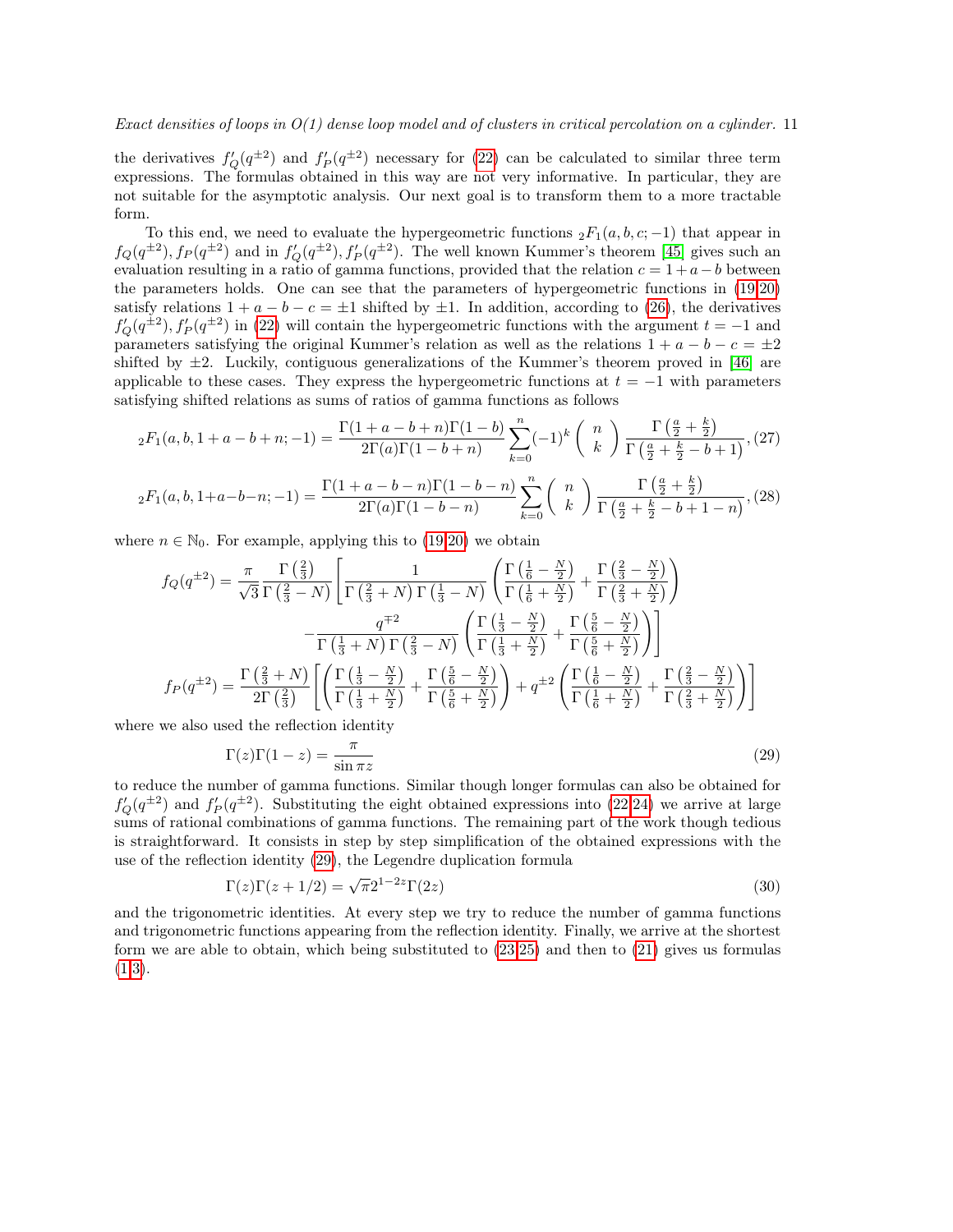#### 6. Discussion and outlook

To summarize we have obtained the densities of contractible and non-contractible loops on the square lattice and of critical percolation clusters on the forty-five degree rotated square lattice, both rolled into a cylinder. To this end, we used the mapping of the dense loop model to the six-vertex model, and the method of solution of the T-Q and T-P equations proposed earlier by Fridkin, Stroganov and Zagier. The results must also be related to some correlation functions over the stationary state of the associated Markov chain like it was e.g. in context of its continuoustime analogue Raise and Peel model [\[38\]](#page-12-33). Which one, however, is not obvious and requires careful investigation in the more complex discrete framework of the  $O(1)$  dense loop model.

It has been shown that the leading orders of the asymptotic expansion reproduce previous results. In particular, the sub-leading order of the density of contractible loops and the leading order of the density of non-contractible loops are known to be universal having a meaning within the conformal field theory. The exact formulas obtained here allow in principle deriving the asymptotic expansion to any finite order. It would be interesting to understand whether the higher order finite size corrections can be combined into quantities with any degree of universality [\[47\]](#page-12-42).

The used technique must be applicable to a wider class of models. In particular the T-Q equation for the XXZ model with free boundary conditions related to the dense loop model on the strip was solved in [\[36\]](#page-12-31) and a quantity similar to our  $(23)$  was found in terms of  $Q$ - and  $P$ polynomials. No final explicit formulas like those presented here were however obtained. Another direct generalization is to consider the lattice with odd L. In this case one infinite path on the cylinder exists and no non-contractible loops present. The technique used here was extended to odd  $L$  in [\[37\]](#page-12-32), where it was applied to the eigenvalue of the Hamiltonian of the XXZ model. No results for the discrete lattice model were yet obtained.

More ambitious problems would be an extension of the technique to obtain exact higher cumulants of loop densities, which were also asymptotically predicted from the conformal field theory arguments in [\[13\]](#page-12-8). It would also be of interest to find extensions to loop models related with higher spin [\[48\]](#page-12-43) or rank [\[49\]](#page-12-44) integrable systems. Another challenge is the generalization of the technique used here to integrable models at the elliptic level like e.g. eight-vertex model and XYZ spin chain. In principle the parameters analogous to our q and  $\varphi$  of the six vertex model can also be introduced in that case [\[50\]](#page-12-45) as well as the technique of T-Q equation is applicable. This makes potentially possible to evaluate the conjugate ground state observables as the derivatives of the largest eigenvalue with respect to these parameters. Also, there is an analogue of the combinatorial point [\[51\]](#page-12-46) that shows similarly nice properties and admits obtaining exact analytic results about the ground state eigenvalue [\[52\]](#page-12-47) and eigenvector [\[53,](#page-12-48) [54\]](#page-12-49). Still it is not known whether an analogue of the FSZ method exists in that case. Also there is no interpretation of the eight-vertex model in terms of loops. Is there an appropriate generalization of the loop picture for that case is an interesting question. The study of these issues in both analytic and combinatorial perspectives is the matter for further investigation.

#### Acknowledgments

The work is supported by Russian Foundation of Basic Research under grant 20-51-12005.

- <span id="page-11-0"></span>[1] Peierls R 1936 Proc. Camb. Phil. Soc. 32 477-81
- <span id="page-11-1"></span>[2] Fortuin CM, Kasteleyn PW 1972 Physica 57 536-64.
- <span id="page-11-2"></span>[3] Baxter RJ, Kelland SB and Wu FY 1976 J. Phys. A: Math. Gen. 9 397-406
- <span id="page-11-3"></span>[4] Domany E, Mukamel D, Nienhuis B and Schwimmer A 1981 Nucl. Phys. B 190 279